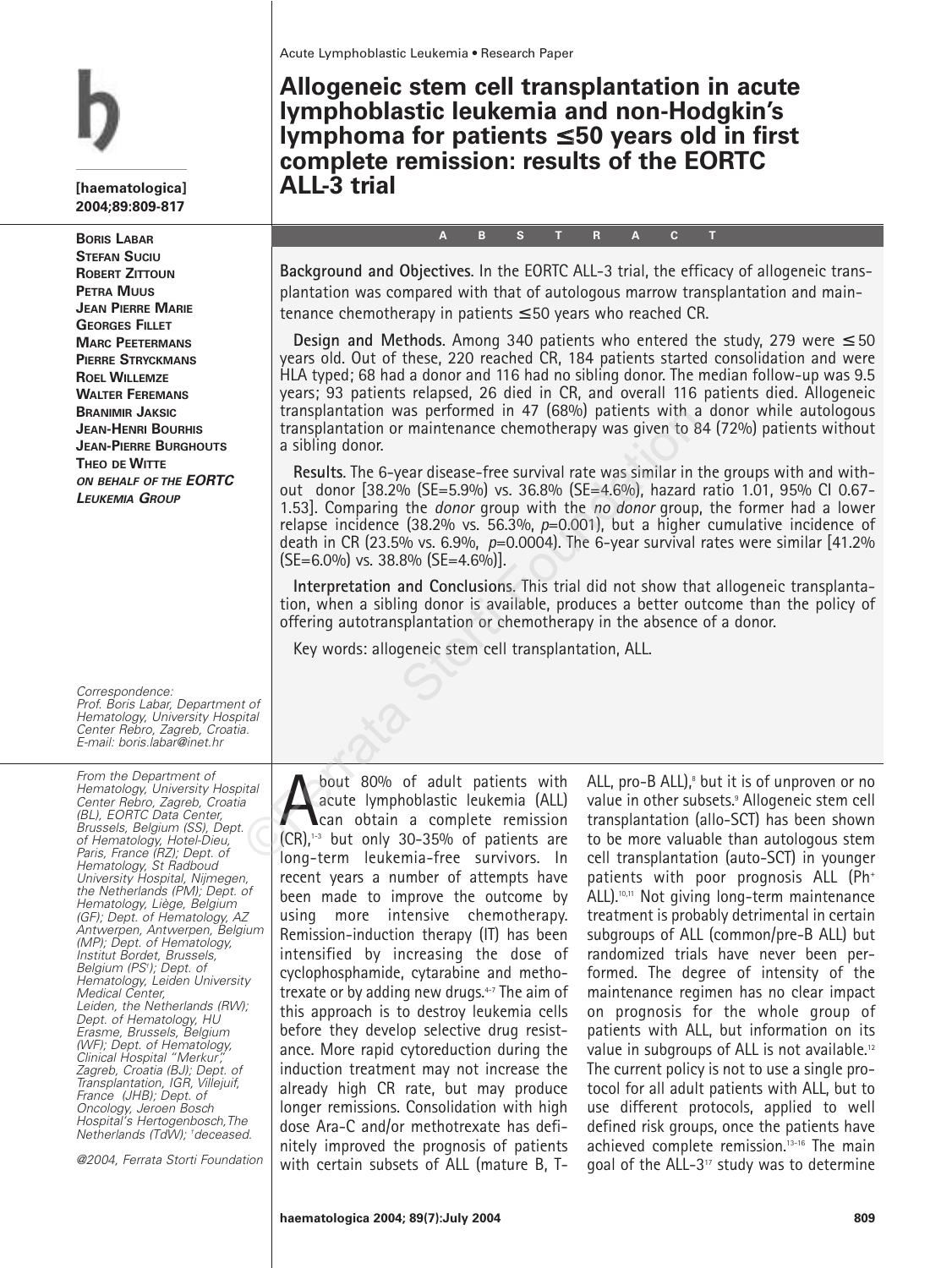

the efficacy of more intensive postremission therapy for adult patients with ALL or non-Hodgkin's lymphoma (NHL). The study protocol included high dose Ara-C consolidation and randomization between an intensive maintenance regimen and autologous bone marrow transplantation. Patients with an HLA-identical family donor were assigned to undergo allogeneic transplantation. In this intention-to-treat analysis the efficacy of allogeneic transplantation was assessed in comparison with that of autologous marrow transplantation or maintenance chemotherapy.

# **Design and Methods**

## **Study design**

The EORTC ALL-3 protocol was approved by the EORTC Protocol Review Committee and by the Ethical Committee of each participating center. This study was conducted from November 1986 to November 1996 in 20 European centers. Patients older than 15 years of age and younger than 60 years of age with *de novo* ALL and lymphoblastic non-Hodgkin's lymphoma (NHL) were included in the study. The randomization was done centrally at the EORTC Data Center, using a minimization technique. The stratification factors were the center and the patient's age. Patients with severe heart, lung, liver, kidney or neurological diseases were ineligible. The study design is presented in Figure 1. All patients received remission induction therapy consisting of daunomycin (45 mg/m<sup>2</sup> on days 1, 2 and 3), cyclophosphamide (600 mg/m<sup>2</sup> on days 1 and 8), vincristine  $(1.5 \text{ mg/m}^2 \text{ on days } 1, 8, 15 \text{ and } 22)$ , prednisone (60 mg/m<sup>2</sup> orally in three divided doses from day 1 to 22, then tapered over one week), and inthrathecal methotrexate (12 mg on days 1, 8, 15 and

22). If complete remission was not achieved by day +28 salvage therapy was administered. This salvage therapy consisted of cytosine arabinoside  $(1 \text{ q/m}^2)$ given as a 2-hour infusion every 12 hours, 12 times in 6 days) and m-amsacrine (120 mg/m<sup>2</sup> in a one-hour infusion on days 5, 6 and 7 after the beginning of salvage therapy). All patients who achieved CR were given a course of consolidation consisting of L (*E. Coli* 1000 IU/kg, three times a week for two weeks), followed by cyclophosphamide  $(1 \text{ q/m}^2)$  i.v. as a bolus injection), and methotrexate (12 mg intrathecally). Two weeks after administration of cyclophosphamide patients received cytosine arabinoside  $(1 \text{ g/m}^2 \text{ every } 12$ hours) for 6 days. Patients with a sibling donor younger than 51 years of age were assigned to undergo allo-SCT. All patients without such a donor, younger than 51 years, were randomized to receive either auto-SCT or maintenance chemotherapy. Patients not eligible for allo-SCT or for randomization received the same maintenance chemotherapy. Maintenance chemotherapy consisted of 2 successive phases: a high dose and a low dose maintenance phase. During the high maintenance phase patients received 6 courses of 10 weeks therapy starting with prednisone (60 mg/m $^{2}$ /day for 8 days) and vincristine (1.5 mg/m²/day, days 1 and 8). Doxorubicin (60 mg/m $^{2}$ on day 15) was given in courses 1, 3 and 5, while patients received BCNU (80 mg/m<sup>2</sup> day 15) and cyclophosphamide (800 mg/m2 day 15) in courses 2, 4 and 6. From day 29 until day 58 treatment was 6-mercaptopurine (90 mg/m2 /day), intrathecal methotrexate (day 29) for a total dose of 12 mg and oral methotrexate (20 mg/m2 /weekly). On day 64 actinomycin-D 1 mg/m2 /day was administered. Two weeks after the last course, low maintenance dose was started. This consisted of oral administration of 6-mercaptopurine and Fracta Storting and The Complete This student and the student of the Storting and the ALL or non-Hodgkin's lym-<br>
or no treatment<br>
as a local of cytosine a<br>
and randomization between an given as a 2-hour infusion every 1<br>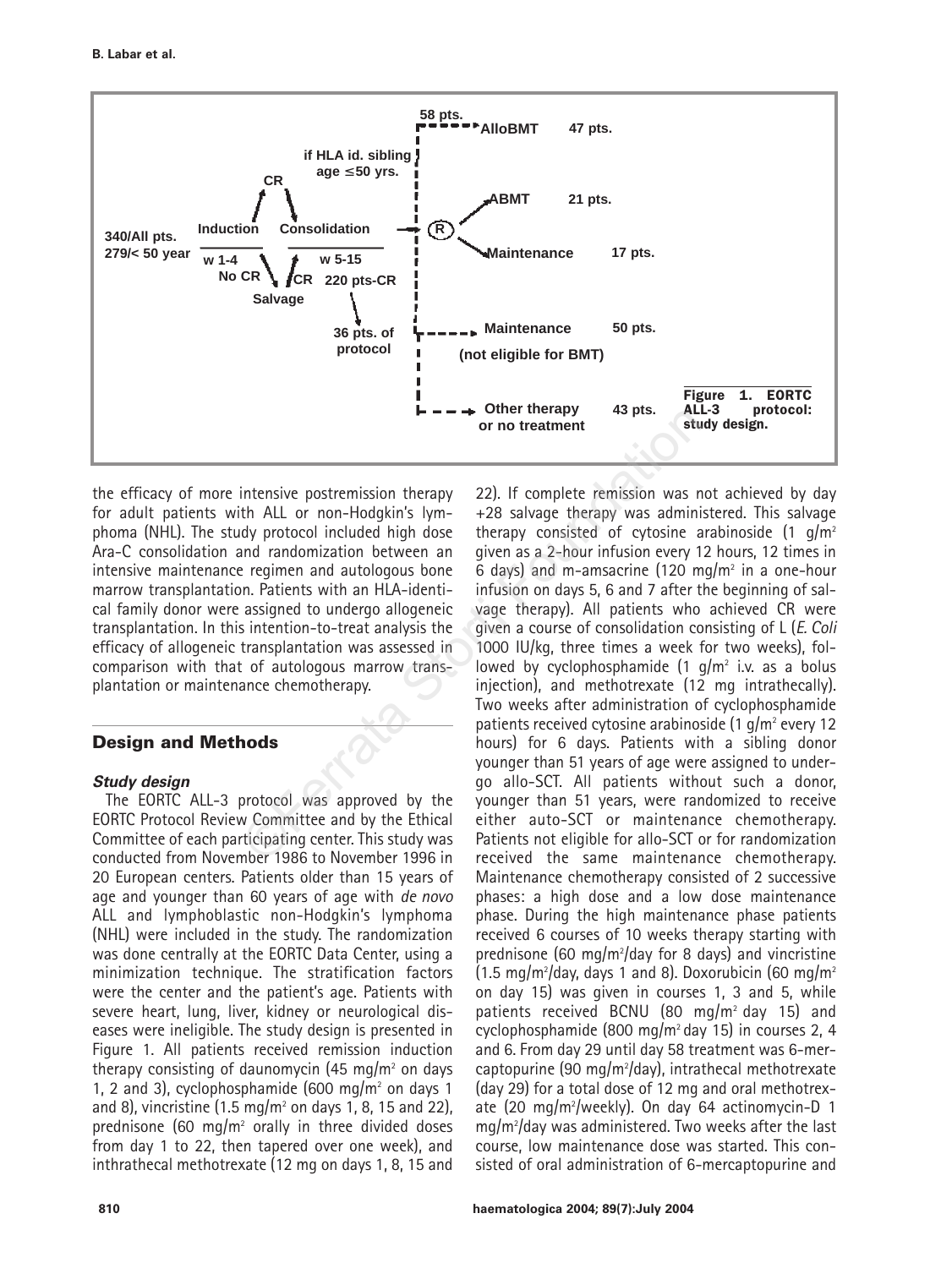methotrexate as in the high dose maintenance. Every 3 months vincristine  $(1.5 \text{ mg/m}^2)$  on days 1, 8 and 15) and prednisone (40 mg/m<sup>2</sup> orally days 1 to 15) were administered.

The recommended conditioning regimen for allogeneic and autologous transplantation was cyclophosphamide (60 mg/kg on 2 consecutive days) and total body irradiation, fractionated over three days, for a total dose of 1200 cGy. The graft-versus-host disease prophylaxis in most centers was cyclosporine and short course of methotrexate.18 T-cell depletion of the allogeneic graft was performed in 26 cases by elutriation<sup>19</sup>

The majority of patients with Ph<sup>+</sup> ALL were excluded after achievement of CR and were treated in a separate protocol.

### **Patients**

Between November 1986 and November 1996 340 patients were registered in the ALL-3 study. Of the 279 patients younger than 51 years of age, 220 (79%) achieved CR after induction remission, with or without salvage therapy (Figure 1). Of these patients, 36 were off–protocol treatment due to toxicity or other reasons. Of the remaining 184 patients who started the consolidation, 68 had an HLA-identical sibling donor (*donor* group) and 116 had no family donor (*no donor* group) (Figure 1). In the group without a donor 38 patients were randomized to receive either auto-SCT  $(n=21)$  or maintenance chemotherapy  $(n=17)$ . An additional 50 non-randomized patients, 40 in the *no donor* group and 10 in the *donor* group, started the same maintenance chemotherapy (Figure 1). Other patients (32 in the *no donor* and 11 in the d*onor* group) received some other types of chemotherapy or no treatment at all. The median follow-up was 9.5 years with a range from 1 to 15 years. relapse were considered as complised as complised as complised as complised to the terration the ALL-3 study. Of the 279 whereas the Gray test was used than 51 years of age, 220 (79%) incidences.<sup>22</sup> A Cox proportion memis

### **Evaluation criteria**

Complete remission was defined as a morphologically normal marrow with less than 5% blasts, and normal peripheral blood and differential counts. Among patients who reached CR, relapse was defined as > 5% blasts in the bone marrow. A diagnosis of extramedullary relapse was based on tissue diagnosis in case of clinical symptoms or organ or tissue infiltration and cerebrospinal fluid cytology in case of meningeal relapse. Risk factors were defined according to Gökbuget *et al*. 20

## **Statistical analysis**

The disease-free survival (DFS) was calculated from the date of CR until the date of first relapse or of death in first CR. The time to relapse and time to death in CR were calculated as the DFS; patients who died in CR and those who relapsed were respectively censored at that moment for these 2 analyses. By definition all patients who died in CR were considered as cases of treatment-related mortality (TRM). The duration of survival was calculated from the date of CR until the date of death; patients still alive were censored at their last follow-up. For the comparison of the outcome according to the randomization group (auto-SCT versus maintenance), the starting point was the date of randomization.

Actuarial curves were calculated according to the Kaplan-Meier technique.21 The standard errors (SE) of the estimates were computed using the Greenwood formula.21 The estimates of the incidence of relapse and of death in CR, and their corresponding standard errors, were obtained using the cumulative incidence method, in which the risks of death in CR and of relapse were considered as competing risks.21 The statistical significance of differences between actuarial curves was tested using the two-tailed log-rank test,<sup>21</sup> whereas the Gray test was used for the cumulative incidences.22 A Cox proportional hazards model was used to obtain the estimate and the 95% confidence interval (CI) of the hazard ratio (HR) of the instantaneous event rate in one group compared with in another group, as specified by a given variable, and the Wald test was used to determine the prognostic significance.21 This model was also used to determine the relative prognostic importance of several factors. All analyses were based on the intent-to-treat principle.

The database was frozen in August 2002. SAS 8.2 statistical software (SAS Institute Inc, Cary, NC, USA) was used.

## **Results**

Table 1 presents the patients' characteristics according to donor availability. The distributions of the patients' age and sex were similar in both groups. The majority of patients (88%) had ALL, and a mediastinal mass was present in more than 50% of the patients in both groups. Immunophenotyping revealed a trend towards a higher incidence of B-lineage ALL in the *donor* group. About two-thirds of patients in both groups fulfilled criteria for high-risk disease and in about 40% of patients the WBC at diagnosis was high  $(30\times10^9)$ L). Only 6% of patients with Ph<sup>+</sup> -ALL in both groups were treated according to this protocol. No cytogenetic data were available in about 30% of patients.

## **Relationship between donor availability and stem cell transplantation**

In the d*onor* group, allogeneic bone marrow transplantation was performed in 47 (69%) patients (Table 2). Ten (15%) patients received maintenance chemo-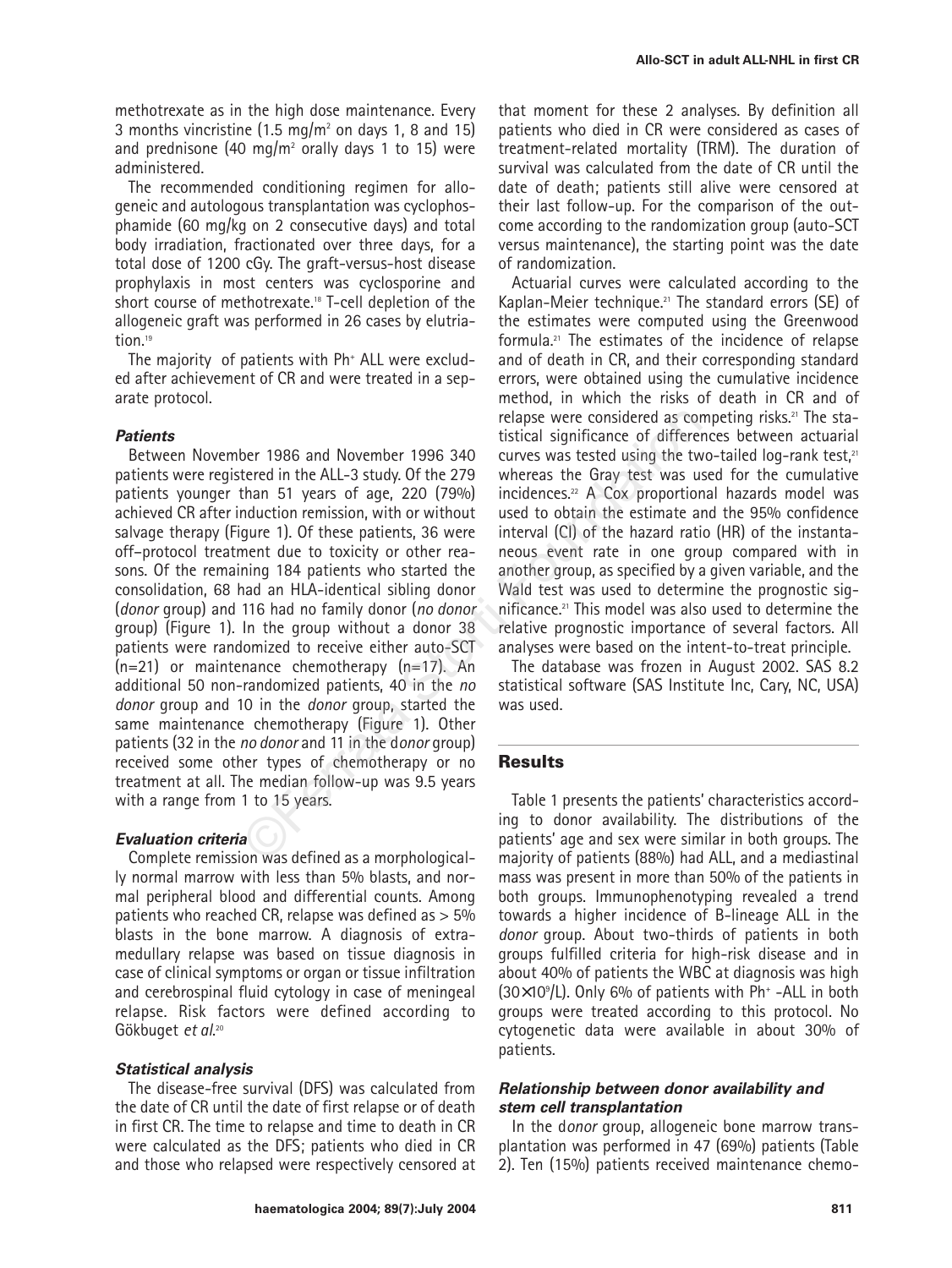|                                                        | Patients $\leq$ 50 yrs old, who achieved<br>CR, and started consolidation |                                                    |                                       | Patients.<br>achieved                                                                                            |                                  |                               |
|--------------------------------------------------------|---------------------------------------------------------------------------|----------------------------------------------------|---------------------------------------|------------------------------------------------------------------------------------------------------------------|----------------------------------|-------------------------------|
|                                                        | All patients<br>$N = 340(%)$                                              | No donor<br>$N = 116(%)$                           | Donor<br>$N = 68(%)$                  |                                                                                                                  | All CRs<br>$N = 253 * (%)$ $N =$ | CO<br>Λ                       |
| Age (yrs)                                              |                                                                           |                                                    |                                       |                                                                                                                  |                                  |                               |
| Median (range) 33 (14 - 79)<br>Age $<$ 35<br>Age 36-50 | 189 (56%)<br>90 (27%)                                                     | $26(14-50)$ 29.5 (14 - 48)<br>79 (68%)<br>37 (32%) | 48 (71%)<br>20 (29%)                  | Treatment in CR1<br><b>AutoBMT</b><br>AlloBMT                                                                    | 30(12%)<br>49(19%)               | 2.<br>0                       |
| Age $> 50$                                             | 61 (18%)                                                                  | $0(0\%)$                                           | $0(0\%)$                              | Maintenance<br>Other treatment<br>No other treatment                                                             | 79(31%)<br>31(12%)<br>64(25%)    | 5<br>1<br>1                   |
| Sex                                                    |                                                                           |                                                    |                                       |                                                                                                                  |                                  |                               |
| Male<br>Female                                         | 208 (61%)<br>131 (39%)                                                    | 82 (71%)<br>34 (29%)                               | 41 (60%)<br>27 (40%)                  | *:223 patients received consolidation; 2 patients ha<br><i>induction.</i>                                        |                                  |                               |
| <b>Disease</b>                                         |                                                                           |                                                    |                                       |                                                                                                                  |                                  |                               |
| ALL<br><b>NHL</b><br>Stage I/II<br>Stage III/IV        | 296 (87%)<br>44 (13%)<br>21 (6%)<br>23 (7%)                               | 102 (88%)<br>14 (12%)<br>6(5%)<br>8(7%)            | 60 (88%)<br>8 (12%)<br>4(6%)<br>4(6%) | Table 3. Treatment outcome for<br>patients $\leq 50$ yrs who reached CR,<br>solidation, according to donor avail |                                  |                               |
|                                                        |                                                                           |                                                    |                                       |                                                                                                                  |                                  | Patients:<br>achieved         |
| Mediastinal mass                                       |                                                                           |                                                    |                                       |                                                                                                                  |                                  | COI                           |
| Absent<br>Present                                      | 171 (50%)<br>164 (48%)                                                    | 48 (41%)<br>67 (58%)                               | 29 (43%)<br>39 (57%)                  |                                                                                                                  | All patients<br>$N = 340(%)$     | $\prime$<br>$N^{\frac{1}{2}}$ |
| Immunophenotype                                        |                                                                           |                                                    |                                       | CR after induction                                                                                               | 228 (67%)                        | $\frac{1}{2}$                 |
| AUL<br><b>B-lineage ALL</b>                            | 3(1%)<br>141 (41%)                                                        | $0(0\%)$<br>45 (39%)                               | $0(0\%)$<br>33 (50%)                  | CR after induction/<br>salvage<br>CR after                                                                       | 253 (74%)                        | 11                            |
| Pro-B<br>Common ALL<br>Pre-B                           | 20<br>49<br>14                                                            | 7<br>11<br>3                                       | 4<br>16<br>6                          | consolidation                                                                                                    | 191 (56%)                        | 9                             |
| cALL or pre-B                                          | 42                                                                        | 19                                                 | 7                                     | DFS status*                                                                                                      |                                  |                               |
| Mature-B                                               | 16                                                                        | 5                                                  | $\Omega$                              | <b>CCR</b>                                                                                                       | 80 (24%)                         | 4                             |
| T-lineage ALL<br>Pro-T                                 | 45 (13%)<br>18                                                            | 19 (16%)<br>11                                     | 13 (19%)<br>2                         | Relapse<br>Death in CR                                                                                           | 131 (39%)<br>42 (12%)            | 6                             |
| Pre-T                                                  | 23                                                                        | $\overline{7}$                                     | 11                                    | Survival status                                                                                                  |                                  |                               |
| Mature-T                                               | $\overline{4}$                                                            | $\overline{1}$                                     | $\overline{0}$                        | Alive                                                                                                            | 95 (28%)                         | 4                             |
| Bi-pheno./AML<br>NHL                                   | 4(1%)<br>23 (7%)                                                          | $1(1\%)$<br>8(7%)                                  | $0(0\%)$<br>5(7%)                     | Dead                                                                                                             | 245 (72%)                        | 7                             |
| N. eval./Unknown124 (36%)                              |                                                                           | 43 (37%)                                           | 17 (25%)                              | *: in patients who reached CR.                                                                                   |                                  |                               |
| Risk group                                             |                                                                           |                                                    |                                       |                                                                                                                  |                                  |                               |
| Standard                                               | 58 (17%)                                                                  | 28 (24%)                                           | 19 (28%)                              |                                                                                                                  |                                  |                               |
| High*                                                  | 271 (80%)                                                                 | 88 (76%)                                           | 49 (72%)                              |                                                                                                                  |                                  |                               |
| WBC $(x109/L)$                                         |                                                                           |                                                    |                                       | therapy, 4 (6%) received other tre                                                                               |                                  |                               |
| < 30                                                   | 224 (66%)                                                                 | 73 (63%)                                           | 38 (56%)                              | had no further therapy. In the                                                                                   |                                  |                               |
| $\geq 30$                                              | 111 (33%)                                                                 | 43 (37%)                                           | 29 (43%)                              | (23%) patients underwent autolo<br>transplantation, 57 (49%) rec-                                                |                                  |                               |
| Cytogenetics                                           |                                                                           |                                                    |                                       | chemotherapy, 16 (14%) received                                                                                  |                                  |                               |
| Ph positive<br>Others/Normal<br>Unknown                | 30 (9%)<br>195 (57%)<br>115 (34%)                                         | 7(6%)<br>69 (60%)<br>40 (34%)                      | 4(6%)<br>43 (63%)<br>21 (31%)         | and 16 (28%) had no further ther<br>Treatment outcome for all pati                                               |                                  |                               |

**Table 1. Patient characteristics for all eligible patients and for patients** ≤ **50 yrs, who reached CR, according to donor availability.**

*\*: WBC 30¥109/L, age > 35 years, immunophenotyping AUL, CR reached > 4 weeks, or other criteria according to the local centers.N. eval.: not evaluated.*

#### **Table 2. Treatment applicability after consolidation for all patients who reached CR and for patients** ≤ **50 yrs according to donor availability.**

| Patients $\leq$ 50 yrs old, who<br>achieved CR, and started |          |                                            |  |  |
|-------------------------------------------------------------|----------|--------------------------------------------|--|--|
| consolidation                                               |          |                                            |  |  |
| All CRs                                                     | No donor | Donor                                      |  |  |
|                                                             |          |                                            |  |  |
|                                                             |          |                                            |  |  |
| 30(12%)                                                     | 27 (23%) | $0(0\%)$                                   |  |  |
| 49(19%)                                                     | $0(0\%)$ | 47 (69%)                                   |  |  |
| 79(31%)                                                     | 57 (49%) | 10 (15%)                                   |  |  |
| 31(12%)                                                     | 16 (14%) | 4(6%)                                      |  |  |
| 64(25%)                                                     | 16 (14%) | 7(10%)                                     |  |  |
|                                                             |          | $N = 253$ * (%) $N = 116$ (%) $N = 68$ (%) |  |  |

*\*:223 patients received consolidation; 2 patients have been allografted just after induction.*

#### **Table 3. Treatment outcome for all patients and for patients** ≤ **50 yrs who reached CR, and started the consolidation, according to donor availability.**

|                                | Patients $\leq$ 50 yrs old, who<br>achieved CR, and started<br>consolidation |            |           |  |  |
|--------------------------------|------------------------------------------------------------------------------|------------|-----------|--|--|
|                                | All patients<br>$N = 340 (%)$ $N = 116 (%)$ $N = 68 (%)$                     | No donor   | Donor     |  |  |
| CR after induction             | 228 (67%)                                                                    | 105 (91%)  | 64 (94%)  |  |  |
| CR after induction/<br>salvage | 253 (74%)                                                                    | 116 (100%) | 68 (100%) |  |  |
| $CR$ after<br>consolidation    | 191 (56%)                                                                    | 98 (85%)   | 60 (88%)  |  |  |
| $DFS$ status $*$               |                                                                              |            |           |  |  |
| <b>CCR</b>                     | 80 (24%)                                                                     | 41 (36%)   | 24 (36%)  |  |  |
| Relapse                        | 131 (39%)                                                                    | 67 (58%)   | 26 (38%)  |  |  |
| Death in CR                    | 42 (12%)                                                                     | 8(6%)      | 18 (26%)  |  |  |
| Survival status                |                                                                              |            |           |  |  |
| Alive                          | 95 (28%)                                                                     | 44 (38%)   | 26 (38%)  |  |  |
| Dead                           | 245 (72%)                                                                    | 72 (62%)   | 42 (62%)  |  |  |

therapy, 4 (6%) received other treatment and 7 (10%) had no further therapy. In the *no donor* group, 27 (23%) patients underwent autologous bone marrow transplantation, 57 (49%) received maintenance chemotherapy, 16 (14%) received other maintenance and 16 (28%) had no further therapy.

## **Treatment outcome for all patients**

Treatment outcome for all patients is given in Table 3. In 253 (74%) out of 340 patients complete remission was achieved after remission induction and/or salvage chemotherapy. CR after consolidation was documented in 191 (56%), and 80 are still in continu-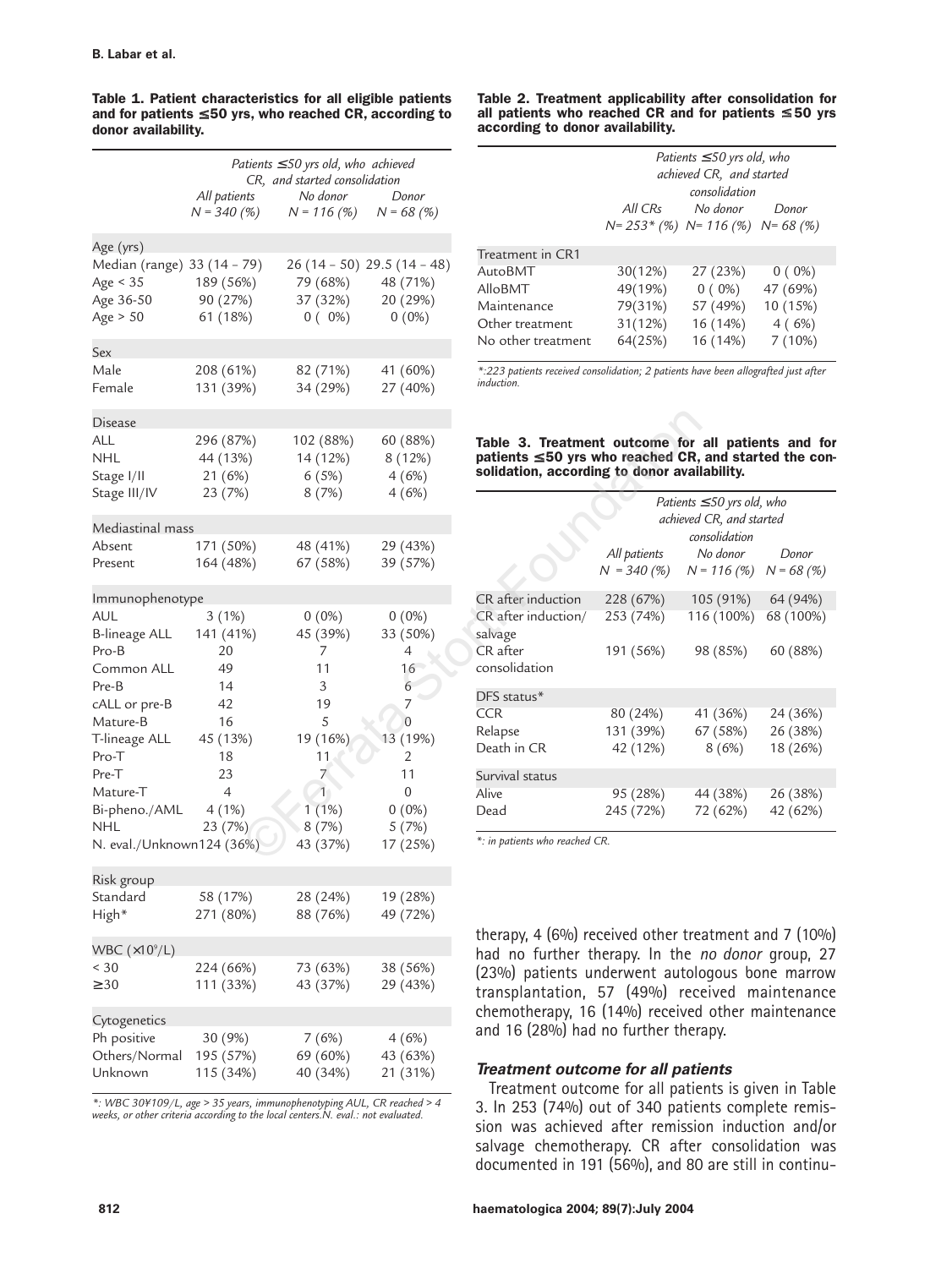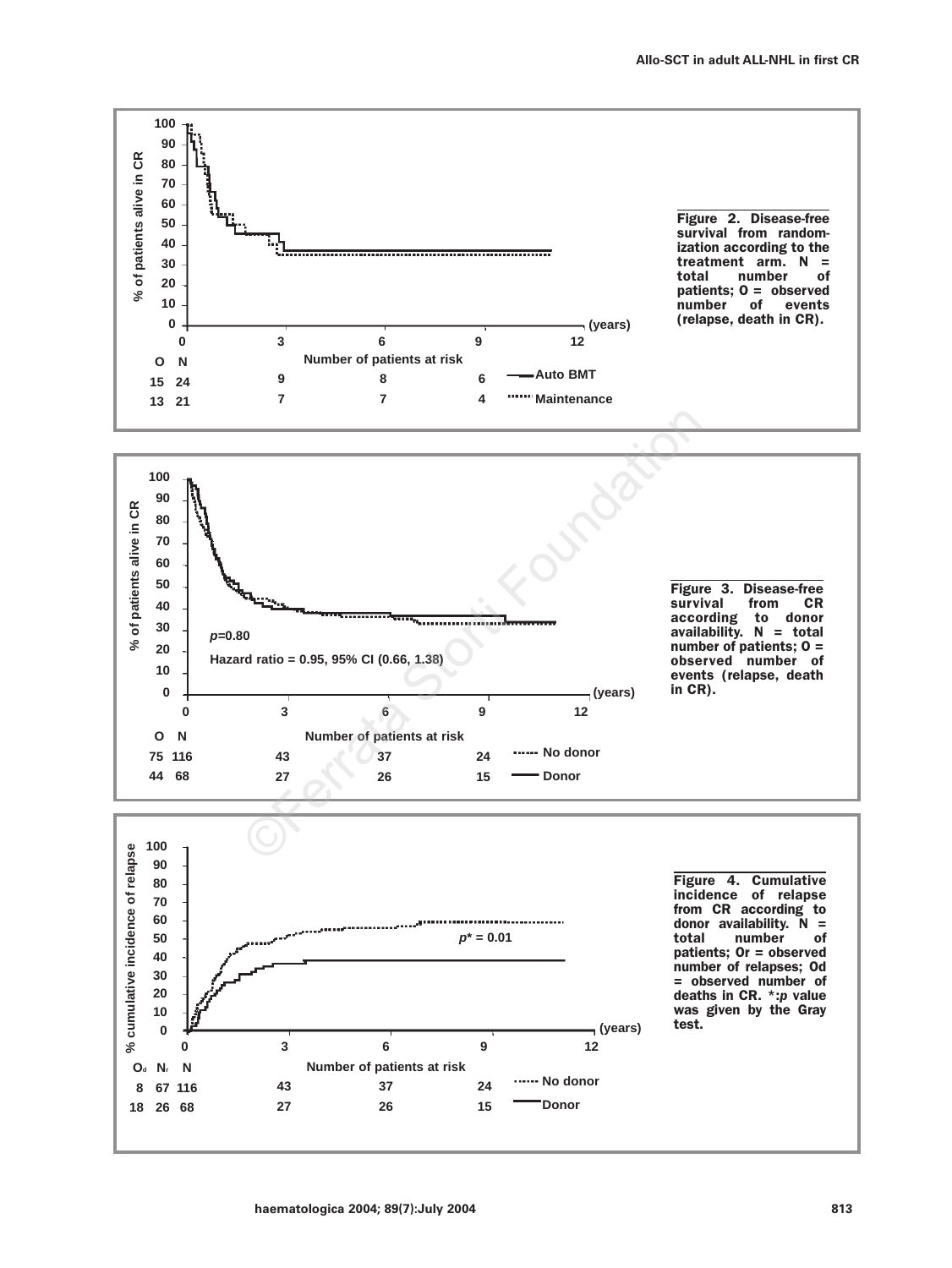

ous first complete remission; 131 patients relapsed and 42 died in complete remission. The disease-free survival and overall survival rates  $(+$  SE%) at 6 years for patients who reached  $1<sup>st</sup>$  CR were 33.5% (+ 5.9%) and 36.0%  $(\pm 5.9\%)$ , respectively. The corresponding estimated hazard ratios with 95% confidence intervals were 1.11 (95% CI 0-95-1.72) and 1.63 (95% CI 1.29- -2.55), respectively. Concerning survival status, 95 (28%) patients are alive, while 245 (72%) patients have died. A total of 45 patients were randomized to receive either autologous bone marrow transplantation (n = 24) or maintenance chemotherapy (n = 21). The disease-free survival was very similar for both groups (Figure 2). The estimated hazard ratio was 1.06 (95% CI 0.50-2.23).

### **Effect of donor availability on outcome**

The DFS was not statistically different (*p*=0.69) between the d*onor* group and the *no donor* group. The 6-year DFS rate for the *donor* group was  $38.2$  ( $\pm$  5.9%)

versus  $36.8\%$  ( $\pm$  4.6%) for the *no donor* group; the estimated hazard ratio was 1.01 (95% CI 0.67-1.53) (Figure 3).

The 6-year cumulative incidence of relapse for the *donor* and *no donor* groups was 38.2% (± 6.0%) and 56.3% ( $\pm$  4.7%), respectively (Figure 4), and the 6-year cumulative incidence of death in CR was 23.5%  $(\pm$ 5.2%) and 6.9%  $(\pm 2.4\%)$ , respectively (Figure 5).

The duration of survival after CR was not significantly different (*p*=0.80) between the two groups: the estimated hazard ratio was 0.95 (95% CI 0.66-1.38) (Figure 6). The 6-year estimate rate was 41.2% ( $\pm$ 6.0%) for the *donor* group and  $38.8\%$  ( $\pm$  4.6%) for the *no donor* group. Of the 47 patients in the *donor* group who had an allograft, 12 died early after the transplant and so there are no data on chronic GVHD from these patients; among the remaining 35 patients, chronic GvHD was reported in 12 (34%) patients: the degree of severity was mild (n=8), moderate (n=1) or severe  $(n=8)$ .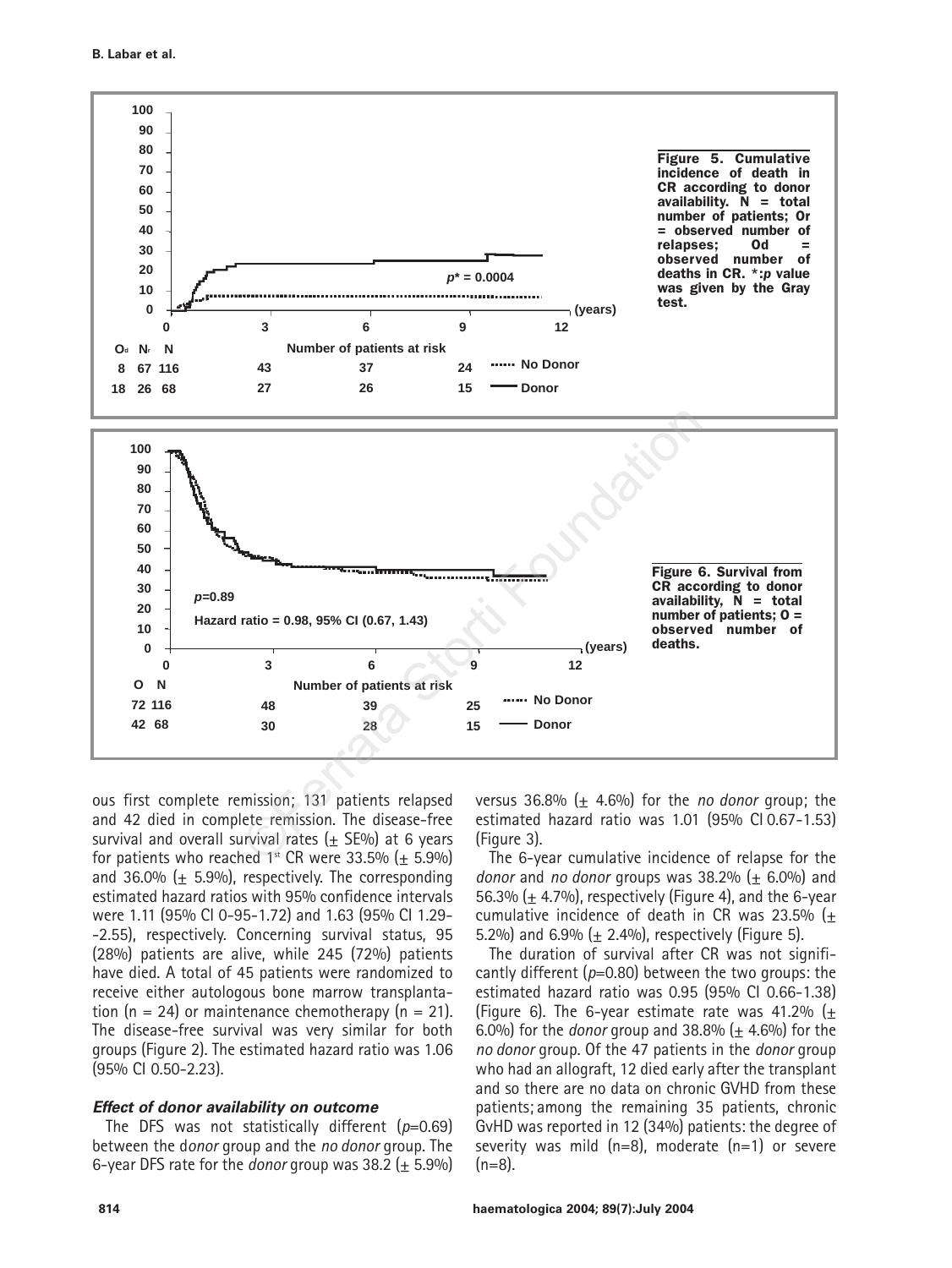## **Effect of age and WBC and donor availability on outcome**

In this population of patients, all under 51 years old, age was not of prognostic importance (*p*=0.34), and did not influence the difference between the outcome of the *donor* and *no donor* groups. The comparison of DFS in the *donor* and *no donor* groups, adjusted for age, remained practically unchanged: the estimated hazard ratio was 0.96. For the risk of death in CR, the Cox model showed that age group (HR=2.91, *p*=0.007) and *donor* availability (HR=3.84, 95% CI 1.67-8.83, *p*=0.002) were two independent prognostic factors.

Patients with initial low WBC (< 30×109 /L) had a significantly (*p*=0.0025) longer DFS than those with a  $WBC \geq 30 \times 10^9/L$ : the hazard ratio was 0.59 (95% CI 0.4-0.83), and the 6-year DFS rate was 45.3%  $(+$ 4.8%) and 25.6%  $(+ 5.2\%)$  in the low WBC and high WBC groups, respectively. The difference in outcome between patients with and without a donor remained small in each group; the estimated hazard ratio, adjusted for WBC, remained almost unchanged (0.90), and the 95% confidence interval was 0.62-1.31. For the risk of relapse, the Cox model indicated that WBC group (HR=1.95, *p*=0.002) and donor availability (HR=0.58, 95% CI 0.37-0.92, *p*=0.02) were two independent prognostic factors.

Risk group (high versus standard) was not of prognostic importance for DFS. Differences were not detected between the *donor* and *no donor* groups in standard risk patients (HR=0.82, 95% CI 0.37-1.83) or in high risk patients (HR=1.04, 95% CI 0.68-1.59).

## **Discussion**

This intention-to-treat analysis concerning the whole group of ALL patients under the age of 51 years did not prove any advantage for allogeneic transplantation compared with autologous transplantation or chemotherapy for patients treated according to EORTC ALL-3 protocol. These results are in line with the retrospective analysis of IBMTR which also showed no difference in outcome between allografting and chemotherapy,23,24 although some recent data from this Registry did reveal a significantly better DFS for allografted patients younger than 30 years of age compared to those receiving chemotherapy.25 The French LALA group performed a prospective trial, similar to ours, but in a larger cohort.<sup>26</sup> Patients aged 15 to 40 years, in CR and with an HLA-identical sibling donor, were assigned to be allografted. Those without a donor were randomized to receive either autotransplantation or maintenance therapy. According to intention-totreat analysis this study showed a better DFS for allografted patients compared to those treated with chemotherapy especially in high risk patients (10-year survival rate: 44% vs 11%). Some recent reports did not show a better outcome for adult ALL patients with a donor compared to those without a donor.<sup>27</sup>

Our trial confirmed28,29 that allografting is a more at eradicating leukemia and/or lymphoblastic lymphoma than is autografting and chemotherapy. The relapse rate was significantly lower for the *donor* group than for the *no donor* group (31.7% versus 50.3%). However, the toxicity of allografting was higher than that of other post-remission treatment options. About 30% of patients died in CR because of complications related to allogeneic transplantation such as graftversus-host disease and serious infections.30,31

The known risk factors for treatment outcome, such as tumor mass (WBC more than  $30\times10^9$ /L) and the patient's age (> 35 years of age), had no impact on the difference in outcome according to donor availability. Conversely, younger patients with less leukemic mass had a better outcome than the others, and this was independent of the availability or not of a donor. The prognostic importance of other risk factors could not be evaluated properly (e.g. cytogenetics, immunophenotyping) and there were only a very limited number of patients in some categories (e.g.: CR reached only after salvage [n=15]). The majority of patients with Ph-positive ALL had been excluded after achievement of CR and treated in another protocol. Therefore, only 11 Ph-positive ALL patients were included in the *donor* vs. *no donor* comparison. ( $\pm$  5.2%) in the low WBC and high difference in outcome accordinatively. The difference in outcome Conversely, younger patients viving and without a donor remained had a better outcome than thy testimated almost unchang

About 70% of patients with a donor in this trial received an allogeneic transplant, while 30% did not reach this part of the treatment. Most of these patients died before transplantation because of relapse and severe toxicity related to therapy or had become ineligible for the further very intensive treatment at the time of allotransplantation. This trial, as many others,<sup>26,28</sup> proved that allotransplantation is the most efficient therapy in eradicating and controlling leukemia. It might, therefore, be appropriate to perform allotransplantation upfront in the post-remission period, immediately after CR has been achieved. This might decrease treatment-related toxicity, and the drop out of patients because of relapse. More patients with a donor would undergo allografting in a better general condition and in an early phase of disease. This treatment strategy should be applied in high risk group of patients and studied in a randomized prospective trial.

The graft-versus leukemia (GvL) effect has recently been proven to occur in both T- and B-lineage ALL in patients with acute and chronic graft-versus-host disease (GvHD).<sup>32</sup> However, there is no evidence of a GvL effect in ALL patients without GvHD, and this might, in part, explain our results. It is important to stress that the results in this study were obtained in the years 1986 to 1996. Over this long period our knowledge and available treatments have improved substantially,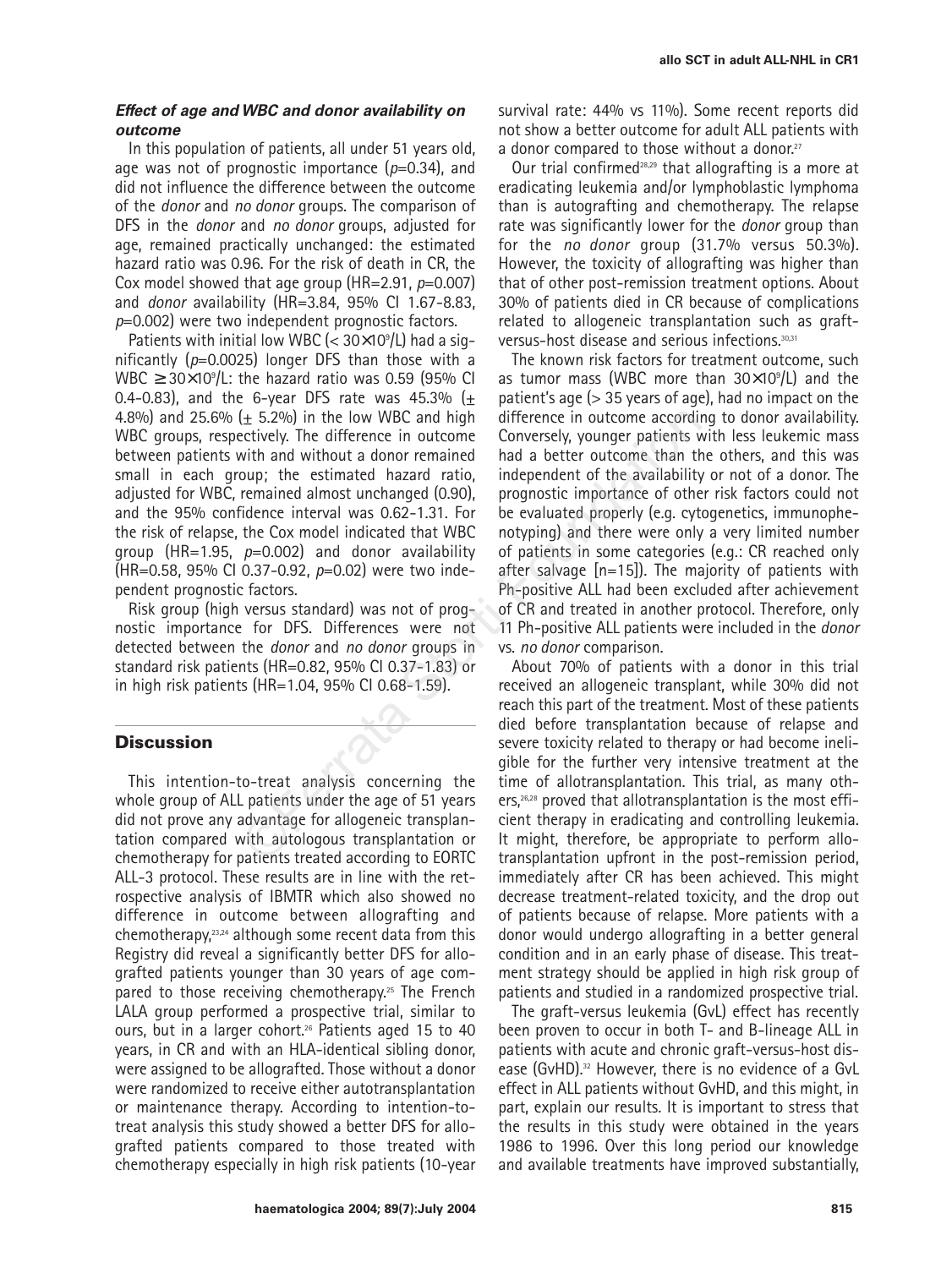especially concerning complications and supportive care in allografted patients. Several studies have demonstrated this, showing that transplant results have improved recently mainly due to a decrease in transplant-related mortality. The EBMTG clearly showed significantly better results for patients allografted after 1991 than for those treated before.<sup>33</sup>

In conclusion, this intention-to-treat analysis did not prove that the outcome of patients with ALL and an HLA-identical sibling donor treated according to EORTC ALL-3 protocol was better than that of patients without a sibling donor. The relapse rate in patients with a donor was significantly lower but death in remission was significantly higher for this group of patients. Younger patients with less leukemic mass had the best prognosis independently of donor availability. Improved results of allogeneic transplantation are expected to reduce the treatment-related mortality of this therapeutic approach. This effect may alter the outcome of various treatment approaches assessed in this study.

#### *BL and SS contributed equally to this work.*

*The manuscript is dedicated to Prof. Pierre Stryckmans who was the co-ordinator of the EORTC ALL-3 trial.*

*Supported in part by grants from the National Cancer Institute (grant numbers 5U10-CA11488-23 through 5U10-CA11488-32). The contents of this article are solely the responsibility of the authors and do not represent the official views of the National Cancer Institute (Bethesda, Maryland, USA).* 

*We thank Saint Jude Children's Research Hospital for providing a SAS macro allowing the analyses of competing risks. The successive data managers of the EORTC (Mr. G. Solbu, Mrs. M. Dardenne, Mrs. G. Eeckhout and Mrs. C. Gilotay) are also gratefully acknowledged.*

*Manuscript received March 9, 2004. Accepted May 10, 2004.*

## **References**

- 1. Copelan EA, McGuire EA. The biology and treatment of acute lymphoblastic leukemia in adults. Blood 1995; 85: 1151-68.
- 2. Laport GF, Larson RA. Treatment of adult acute lymphoblastic leukemia. Semin Oncol 1997;24:70-82.
- 3. Hoelzer D, Gökbuget N. New approaches to acute lymphoblastic leukemia in adults: where do we go? Semin Oncol 2000;27:540-9.
- 4. Rohatiner AZ, Bassan R, Battista R, Barnett MJ, Gregory W, Lim J, et al. High dose cytosine arabinoside in the initial treatment of adults with acute lymphoblastic leukemia. Br J Cancer 1990; 62:454-8.
- 5. Weiss M, Maslak P, Feldman E, Berman E, Bertino J, Gee T, et al. Cytarabine with high-dose mitoxantrone induces rapid complete remissions in adult acute lymphoblastic leukemia without the use of vincristine or prednisone. J Clin Oncol 1996;14:2480-5.
- 6. Gökbuget N, Hoelzer D. The role of highdose cytarabine in induction therapy for adult ALL. Leuk Res 2002;26:473-6.
- 7. Kantarjian HM, O`Brien S, Smith TL, Cortes J, Giles FJ, Beran M, et al. Results of treatment with hyper-CVAD, a doseintensive regimen, in adult acute lymphocytic leukemia. J Clin Oncol 2000; 18: 547-61.
- 8. Linker CA, Levitt LJ, O'Donnell M, Forman SJ, Ries CA. Treatment of adult acute lymphoblastic leukemia with intensive cyclical chemotherapy: a follow-up report. Blood 1991;78:2814-22.
- 9. Annino L, Vegna ML, Camera A, Specchia G, Visani G, Fioritoni G, et al. Treatment of adult acute lymphoblastic leukemia (ALL): long-term follow-up of the GIMEMA ALL 0288 randomized study. Blood 2002; 99:863-71.
- 10. Fière D, Lepage E, Sebban C, Bouchaix C, Gisselbrecht C, Vernant JP, et al. Adult acute lymphoblastic leukemia: a multicenter randomized trial testing bone

marrow transplantation as postremis-<br>sion therapy. J Clin Oncol 1993;11:1990-2001.

- 11. Wheeler KA, Richards SM, Bailey CC, Gibson B, Hann IM, Hill FG, et al. Bone marrow transplantation versus chemotherapy in the treatment of very highrisk childhood acute lymphoblastic leukemia in first remission: results from Medical Research Council UKALL X and XI. Blood 2000;96:2412-8.
- 12. Ribera JM, Ortega JJ, Oriol A, Fontanillas M, Hernandez-Rivas JM, Brunet S, et al. Late intensification chemotherapy has not improved the results of intensive chemotherapy in adult acute lymphoblastic leukemia. Results of a prospective multicenter randomized trial (PETHEMA ALL-89). Haematologica 1998;83:222-30. results of allogeneic transplan-<br>
Manuscript received March 9, 2004. Acc<br>
Soon Acc<br>
Soon therapy. J Clin Oncol 1993;11:1990-<br>
EA. The biology<br>
11. Wheeler KA, Richards SM, Bailey CC,<br>
Method results of the simplicity of th
	- 13. Larson RA, Dodge RK, Bloomfield CD, Schiffer CA. Treatment of biologically<br>determined subsets of acute lymphoblastic leukemia in adults: Cancer and Leukemia Group B studies In: Buchner, T, Hiddeman, W, Wormann, B, et al. Acute Leukemias VI: Prognostic factors and treatment strategies, editors. Springer-Verlag, Berlin; 1997. p. 677.
	- 14. Hoelzer D, Ludwig WD, Thiel E, Gassman W, Loffler H, Fonatsch C, et al. Improved outcome in adult B-cell acute lymphoblastic leukemia. Blood 1996; 87: 495-508.
	- 15. Thomas DA, Cortes J, O'Brien S, Pierce S, Faderl S, Albitar M, et al. Hyper-CVAD program in Burkitt's-type adult acute lymphoblastic leukemia. J Clin Oncol 1999;17:2461-7.
	- 16. Hoelzer D, Gökbuget N, Digel W, Faak T, Kneba M, Reutzel R, et al. Outcome of adult patients with T-lymphoblastic lymphoma treated according to protocols for acute lymphoblastic leukemia. Blood 2002;99:4379-85.
	- 17. Stryckmans P, De Witte T, Marie JP, Fillet G, Peetermans M, Bury J, et al. Therapy of adult ALL: overview of 2 successive EORTC studies: (ALL-2; ALL-3). The EORTC Leukemia Cooperative Study Group. Leukemia 1992;Suppl 2:199.
- 18. Storb R, Deeg HJ, Whitehead J, Appelbaum F, Beatty P, Bensinger W, et al. Methotrexate and cyclosporine compared with cyclosporine alone for prophylaxis of acute graft-versus-host disease after marrow transplantation for leukemia. N Engl J Med 1986;314:729- 35.
- 19. De Witte T, Awwad B, Boezeman J, Schattenberg A, Muus P, Raemaekers J, et al. Role of allogenic bone marrow transplantation in adolescent or adult patients with acute lymphoblastic leukaemia or lymphoblastic lymphoma in first remission. Bone Marrow Transplant 1994; 14:767-74.
- 20. Gökbuget N, Hoelzer D, Arnold R, Bohme A, Bartram CR, Freund M, et al. Treatment of adult ALL according to the protocols of the German Multicenter Study Group for Adult ALL (GMALL). Hemat/Oncol Clin North Am 2000; 14: 1307-25.
- 21. Klein JP, Moeschberger ML. Survival analysis: techniques for censored and truncated data. Statistics for Biology and Health. Springer-Verlag, New-York. 1997.
- 22. Gray RJ. A class of K-sample tests for comparing the cumulative incidence of a competing risk. Ann Stat 1988;16:1141- 54.
- 23. Horowitz MM, Messerer D, Hoelzer D, Gale RP, Weiss A, Atkinson K, et al. Chemotherapy compared with bone marrow transplantation for adults with acute lymphoblastic leukemia in first remission. Ann Intern Med 1991;115:13- 8.
- 24. Zhang MJ, Hoelzer D, Horowitz MM, Gale RP, Messerer D, Klein JP, et al. Longterm follow-up of adults with acute lymphoblastic leukemia in first remission treated with chemotherapy or bone marrow transplantation. Ann Intern Med 1995;123:428-31.
- 25. Oh H, Gale RP, Zhang MJ, Passweg JR, Ino U, Murakami H, et al. Chemotherapy versus HLA-identical sibling transplants for adults with acute lymphoblastic leukemia in first remission. Bone Marrow